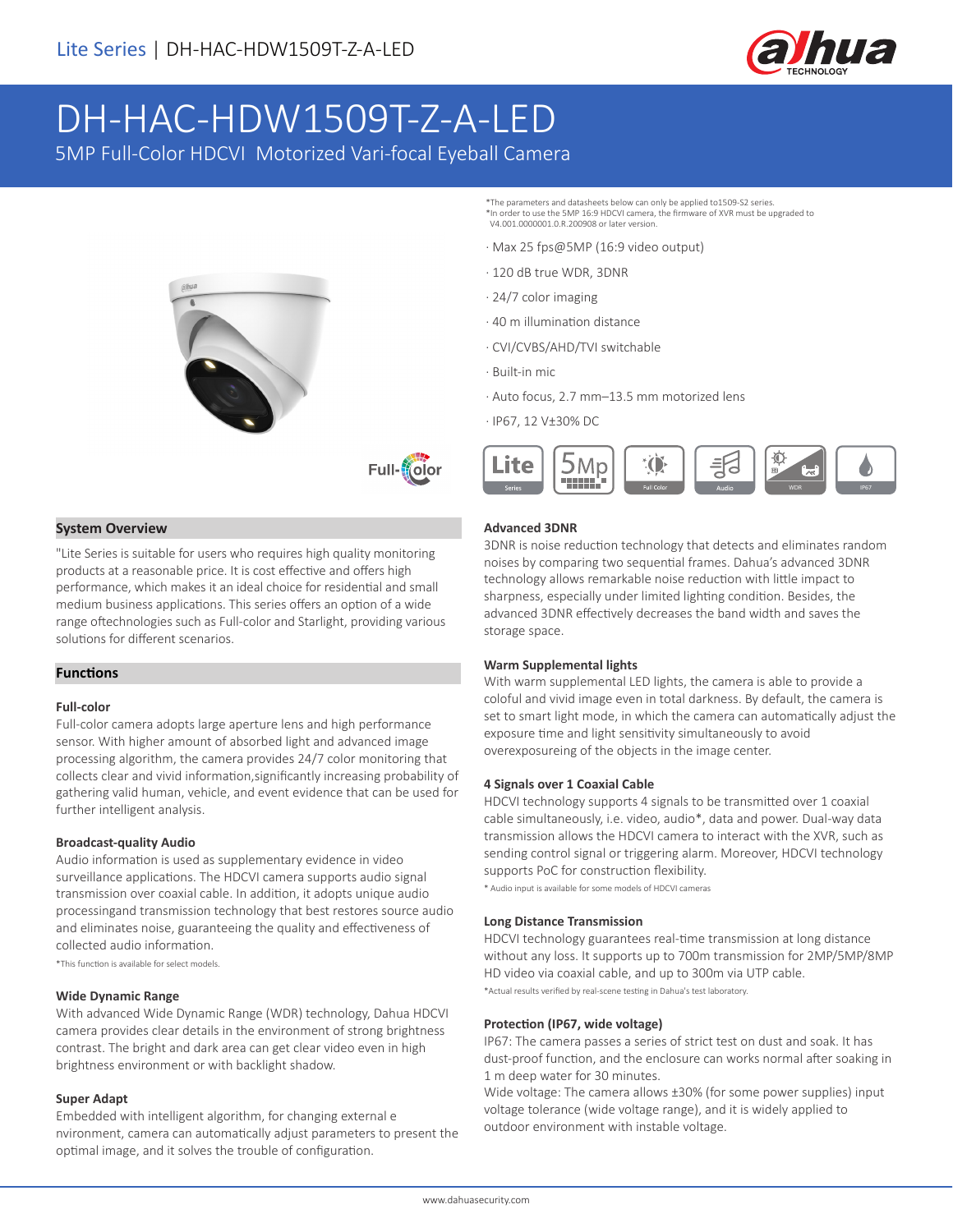## Lite Series | DH-HAC-HDW1509T-Z-A-LED

| <b>Technical Specification</b> |  |
|--------------------------------|--|
|                                |  |

| Camera                       |                                 |                                                                   |                                                   |                                |                               |  |
|------------------------------|---------------------------------|-------------------------------------------------------------------|---------------------------------------------------|--------------------------------|-------------------------------|--|
| <b>Image Sensor</b>          |                                 | <b>5MP CMOS</b>                                                   |                                                   |                                |                               |  |
| Max. Resolution              |                                 |                                                                   | 2880 (H) × 1620 (V)                               |                                |                               |  |
| Pixel                        |                                 | 5MP                                                               |                                                   |                                |                               |  |
| <b>Scanning System</b>       |                                 | Progressive                                                       |                                                   |                                |                               |  |
|                              | <b>Electronic Shutter Speed</b> |                                                                   | PAL: 1/3 s-1/100,000 s<br>NTSC: 1/4 s-1/100,000 s |                                |                               |  |
| S/N Ratio                    |                                 | >65 dB                                                            |                                                   |                                |                               |  |
| Min. Illumination            |                                 | 0.001 Lux/F1.2, 0 Lux White Light on                              |                                                   |                                |                               |  |
| <b>Illumination Distance</b> |                                 | 40 m (132.1 ft)                                                   |                                                   |                                |                               |  |
| Illuminator On/Off Control   |                                 | Auto; manual                                                      |                                                   |                                |                               |  |
| <b>Illuminator Number</b>    |                                 | $\overline{2}$                                                    |                                                   |                                |                               |  |
| Pan/Tilt/Rotation Range      |                                 | Pan: 0°-360°<br>Tilt: 0°-78°<br>Rotation: 0°-360°                 |                                                   |                                |                               |  |
| Lens                         |                                 |                                                                   |                                                   |                                |                               |  |
| Lens Type                    |                                 | Motorized Vari-focal                                              |                                                   |                                |                               |  |
| Mount Type                   |                                 | $\phi$ 14                                                         |                                                   |                                |                               |  |
| Focal Length                 |                                 | 2.7 mm-13.5 mm                                                    |                                                   |                                |                               |  |
| Max. Aperture                |                                 | F1.2                                                              |                                                   |                                |                               |  |
| Field of View                |                                 | H: 35°-112°;<br>$V: 19^{\circ} - 58^{\circ}$ ;<br>$D: 40 - 137$ ° |                                                   |                                |                               |  |
| Iris Type                    |                                 | Fixed iris                                                        |                                                   |                                |                               |  |
| <b>Close Focus Distance</b>  |                                 | $1.5 \text{ m}$ (4.9 ft)                                          |                                                   |                                |                               |  |
|                              | Lens                            | Detect                                                            | Observe                                           | Recognize                      | Identify                      |  |
| <b>DORI</b><br>Distance      | $2.7 \text{ mm}$                | 65.2 m<br>(213.9 ft)                                              | 26 m<br>(85.3 ft)                                 | 13 m<br>(42.7 ft)              | 6.5 <sub>m</sub><br>(21.3 ft) |  |
|                              | 13.5 mm                         | 186.6 m<br>(612.2 ft)                                             | 74.6 m<br>(244.8 ft)                              | 37.3 m<br>$(122.4 \text{ ft})$ | 18.6 m<br>(61 ft)             |  |
|                              |                                 |                                                                   |                                                   |                                |                               |  |

| <b>White Balance</b>         | Auto; Area WB                                                                                                                               |
|------------------------------|---------------------------------------------------------------------------------------------------------------------------------------------|
| <b>Gain Control</b>          | Auto; manual                                                                                                                                |
| Noise Reduction              | 3D NR                                                                                                                                       |
| Smart Light                  | Yes                                                                                                                                         |
| Mirror                       | Off/On                                                                                                                                      |
| <b>Privacy Masking</b>       | Off/On (8 area, rectangle)                                                                                                                  |
| Certifications               |                                                                                                                                             |
| Certifications               | CE (EN55032, EN55024, EN50130-4,EN60950-1)<br>FCC (CFR 47 FCC Part 15 subpartB, ANSI C63.4-2014)<br>UL (UL60950-1+CAN/CSA C22.2 No.60950-1) |
| Port                         |                                                                                                                                             |
| Video Output                 | Video output choices of CVI/TVI/AHD/CVBS by one<br><b>BNC</b> port                                                                          |
| Audio Input                  | One channel built-in mic                                                                                                                    |
| Power                        |                                                                                                                                             |
| Power Supply                 | 12 V ±30% DC                                                                                                                                |
| Power Consumption            | Max 7.92 W (12 V DC, warm light on)                                                                                                         |
| Environment                  |                                                                                                                                             |
| <b>Operating Temperature</b> | -30 °C to +60 °C (-22 °F to 140 °F); < 95% (nonconden-<br>sation)                                                                           |
| <b>Storage Temperature</b>   | -30 °C to +60 °C (-22 °F to 140 °F); < 95% (nonconden-<br>sation)                                                                           |
| <b>Protection Grade</b>      | <b>IP67</b>                                                                                                                                 |
| Structure                    |                                                                                                                                             |
| Casing                       | Metal throughout the whole casing                                                                                                           |
| <b>Camera Dimensions</b>     | $\phi$ 122 mm × 104.8 mm ( $\phi$ 4.8" × 4.13")                                                                                             |
| Net Weight                   | 0.58 kg (1.28 lb)                                                                                                                           |
| <b>Gross Weight</b>          | 0.75 kg (1.65 lb)                                                                                                                           |

Video

|                   | CVI:                                              |
|-------------------|---------------------------------------------------|
| <b>Frame Rate</b> | PAL: 5M@25 fps; 4M@25 fps; 1080p@25 fps           |
|                   | NTSC: 5M@25 fps; 4M@30 fps; 1080p@30 fps          |
|                   | AHD:                                              |
|                   | PAL: $4M@25$ fps;                                 |
|                   | NTSC: $4M@30$ fps                                 |
|                   | TVI:                                              |
|                   | PAL: 4M@25 fps;                                   |
|                   | NTSC: 4M@30 fps                                   |
|                   | CVBS:                                             |
|                   | PAL: 960H;                                        |
|                   | <b>NTSC: 960H</b>                                 |
| Resolution        | 5M (2880 × 1620); 4M (2560 × 1440); 1080P (1920 × |
|                   | 1080); 960H (960 × 576/960 × 480)                 |
| <b>BLC</b>        | BLC/HLC/WDR/HLC-Pro                               |
| <b>WDR</b>        | 120 dB                                            |
|                   |                                                   |